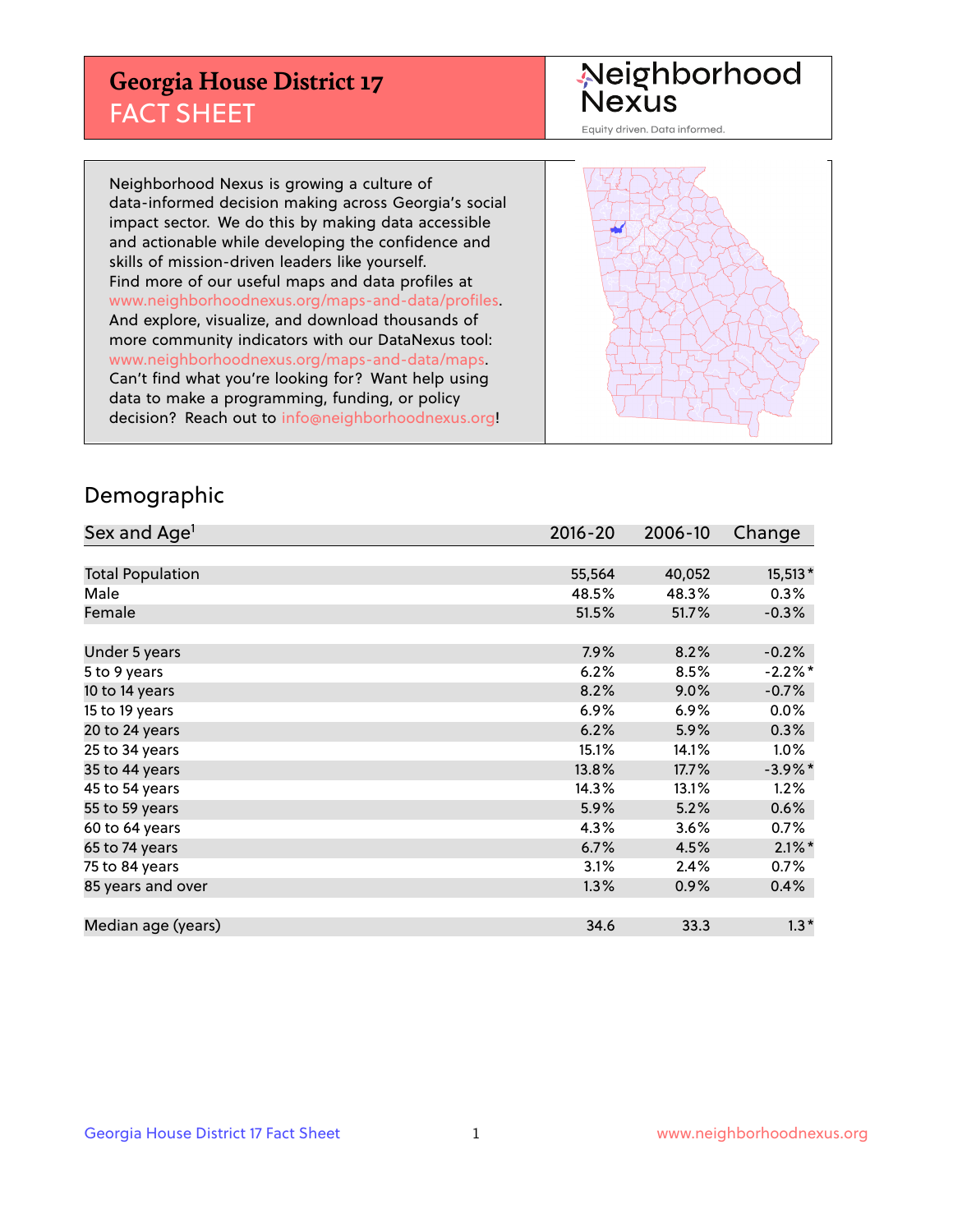## Demographic, continued...

| Race <sup>2</sup>                                            | $2016 - 20$ | 2006-10 | Change     |
|--------------------------------------------------------------|-------------|---------|------------|
| <b>Total population</b>                                      | 55,564      | 40,052  | $15,513*$  |
| One race                                                     | 95.8%       | 98.3%   | $-2.5%$ *  |
| White                                                        | 75.3%       | 80.7%   | $-5.4\%$ * |
| <b>Black or African American</b>                             | 17.3%       | 15.4%   | 1.9%       |
| American Indian and Alaska Native                            | 0.1%        | 0.3%    | $-0.2%$    |
| Asian                                                        | 2.0%        | 1.3%    | 0.7%       |
| Native Hawaiian and Other Pacific Islander                   | 0.0%        | 0.0%    | 0.0%       |
| Some other race                                              | 1.0%        | 0.5%    | 0.5%       |
| Two or more races                                            | 4.2%        | 1.7%    | $2.5%$ *   |
| Race alone or in combination with other race(s) <sup>3</sup> | $2016 - 20$ | 2006-10 | Change     |
| Total population                                             | 55,564      | 40,052  | 15,513*    |
| White                                                        | 79.2%       | 82.4%   | $-3.1\%$ * |
| <b>Black or African American</b>                             | 19.1%       | 15.8%   | 3.4%       |
| American Indian and Alaska Native                            | 0.9%        | 0.9%    | 0.1%       |
| Asian                                                        | 3.1%        | 1.9%    | 1.2%       |
| Native Hawaiian and Other Pacific Islander                   | 0.1%        | 0.0%    | 0.1%       |
| Some other race                                              | 2.0%        | 0.9%    | $1.1\%$ *  |
| Hispanic or Latino and Race <sup>4</sup>                     | $2016 - 20$ | 2006-10 | Change     |
| <b>Total population</b>                                      | 55,564      | 40,052  | 15,513*    |
| Hispanic or Latino (of any race)                             | 6.4%        | 5.1%    | 1.3%       |
| Not Hispanic or Latino                                       | 93.6%       | 94.9%   | $-1.3%$    |
| White alone                                                  | 71.2%       | 76.6%   | $-5.4\%$ * |
| Black or African American alone                              | 16.4%       | 15.2%   | 1.2%       |
| American Indian and Alaska Native alone                      | 0.1%        | 0.3%    | $-0.1%$    |
| Asian alone                                                  | 1.9%        | 1.3%    | 0.6%       |
| Native Hawaiian and Other Pacific Islander alone             | $0.0\%$     | 0.0%    | 0.0%       |
| Some other race alone                                        | 0.2%        | 0.2%    | 0.0%       |
| Two or more races                                            | 3.7%        | 1.4%    | $2.4\%$ *  |
| U.S. Citizenship Status <sup>5</sup>                         | 2016-20     | 2006-10 | Change     |
|                                                              |             |         |            |
| Foreign-born population                                      | 3,949       | 1,716   | $2,233*$   |
| Naturalized U.S. citizen                                     | 53.6%       | 41.7%   | 11.9%      |
| Not a U.S. citizen                                           | 46.4%       | 58.3%   | $-11.9%$   |
| Citizen, Voting Age Population <sup>6</sup>                  | $2016 - 20$ | 2006-10 | Change     |
| Citizen, 18 and over population                              | 38,775      | 27,153  | 11,622*    |
| Male                                                         | 47.7%       | 47.8%   | $-0.0%$    |
| Female                                                       | 52.3%       | 52.2%   | 0.0%       |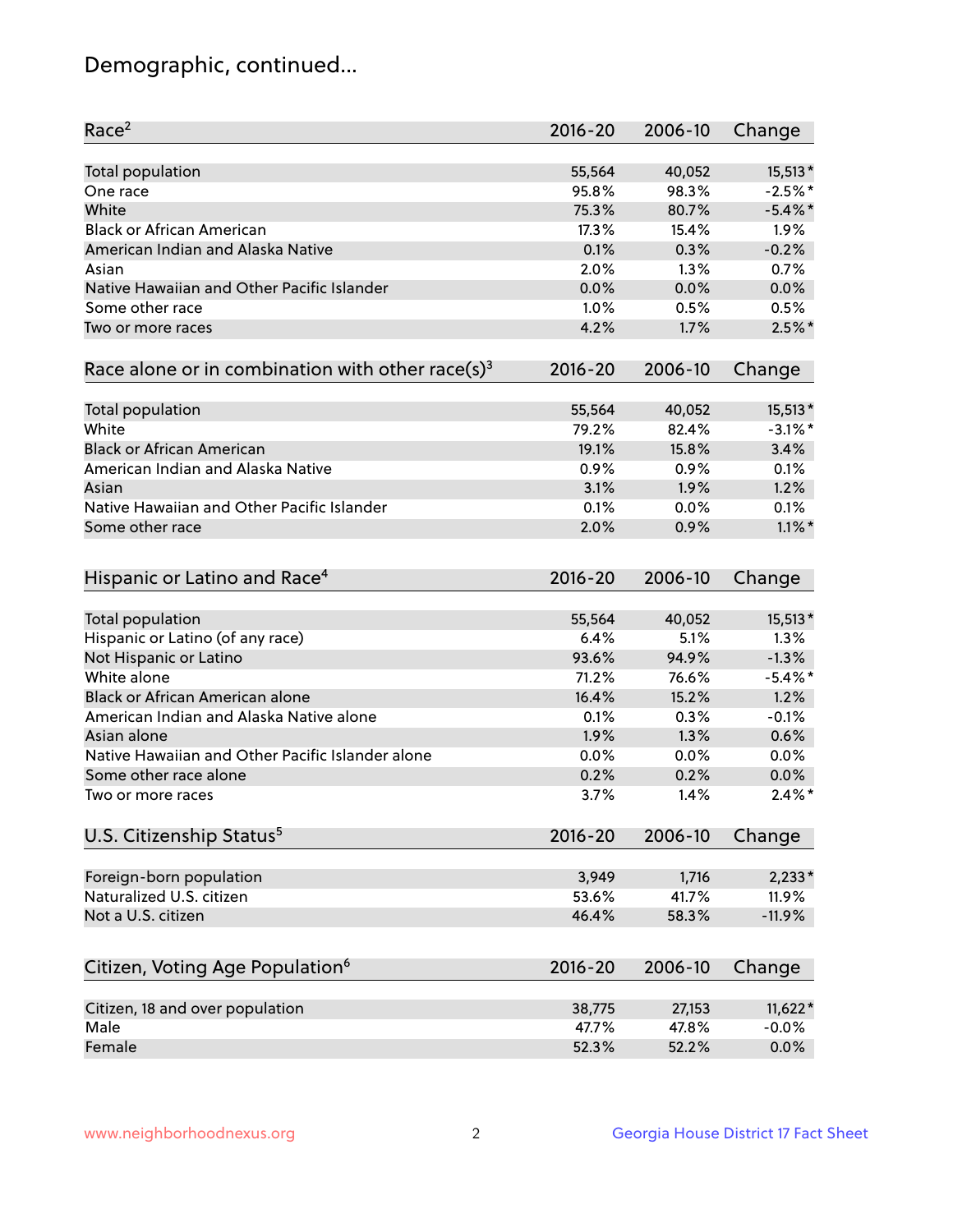#### Economic

| Income <sup>7</sup>                                 | $2016 - 20$ | 2006-10 | Change    |
|-----------------------------------------------------|-------------|---------|-----------|
|                                                     |             |         |           |
| All households                                      | 18,666      | 13,808  | 4,859*    |
| Less than \$10,000                                  | 3.5%        | 5.7%    | $-2.2%$   |
| \$10,000 to \$14,999                                | 2.0%        | 3.0%    | $-1.0%$   |
| \$15,000 to \$24,999                                | 6.2%        | 9.0%    | $-2.8%$   |
| \$25,000 to \$34,999                                | 8.7%        | 8.9%    | $-0.2%$   |
| \$35,000 to \$49,999                                | 14.3%       | 16.0%   | $-1.8%$   |
| \$50,000 to \$74,999                                | 19.3%       | 22.6%   | $-3.2%$   |
| \$75,000 to \$99,999                                | 15.4%       | 15.8%   | $-0.4%$   |
| \$100,000 to \$149,999                              | 20.2%       | 15.2%   | 4.9%*     |
| \$150,000 to \$199,999                              | 6.5%        | 2.5%    | 4.0%*     |
| \$200,000 or more                                   | 4.0%        | 1.3%    | $2.6\%$ * |
| Median household income (dollars)                   | 68,491      | 59,349  | $9,143*$  |
| Mean household income (dollars)                     | 80,320      | 65,572  | 14,749*   |
| With earnings                                       | 84.4%       | 85.8%   | $-1.4%$   |
| Mean earnings (dollars)                             | 81,058      | 67,747  | 13,310*   |
| <b>With Social Security</b>                         | 26.5%       | 20.3%   | $6.2\%$ * |
| Mean Social Security income (dollars)               | 20,200      | 14,522  | 5,678*    |
| With retirement income                              | 18.9%       | 13.8%   | $5.1\%$ * |
| Mean retirement income (dollars)                    | 19,486      | 15,093  | 4,393*    |
| With Supplemental Security Income                   | 4.5%        | $3.1\%$ | 1.4%      |
| Mean Supplemental Security Income (dollars)         | 8,707       | 6,837   | 1,870*    |
| With cash public assistance income                  | 2.8%        | 1.4%    | 1.4%      |
| Mean cash public assistance income (dollars)        | 1,838       | 4,049   | $-2,211$  |
| With Food Stamp/SNAP benefits in the past 12 months | 8.3%        | 5.7%    | $2.6\%$ * |
|                                                     |             |         |           |
| Families                                            | 14,725      | 10,775  | $3,951*$  |
| Less than \$10,000                                  | 1.5%        | 4.6%    | $-3.0%$   |
| \$10,000 to \$14,999                                | 1.0%        | 2.0%    | $-1.0%$   |
| \$15,000 to \$24,999                                | 5.0%        | 6.7%    | $-1.7%$   |
| \$25,000 to \$34,999                                | 8.9%        | 7.5%    | 1.5%      |
| \$35,000 to \$49,999                                | 12.1%       | 16.3%   | $-4.2%$   |
| \$50,000 to \$74,999                                | 19.1%       | 22.8%   | $-3.7%$   |
| \$75,000 to \$99,999                                | 18.3%       | 18.2%   | 0.1%      |
| \$100,000 to \$149,999                              | 21.3%       | 18.0%   | 3.4%      |
| \$150,000 to \$199,999                              | 8.4%        | 2.8%    | 5.5%*     |
| \$200,000 or more                                   | 4.4%        | 1.2%    | $3.2\%$ * |
| Median family income (dollars)                      | 78,266      | 65,372  | 12,894*   |
| Mean family income (dollars)                        | 87,000      | 70,680  | 16,320*   |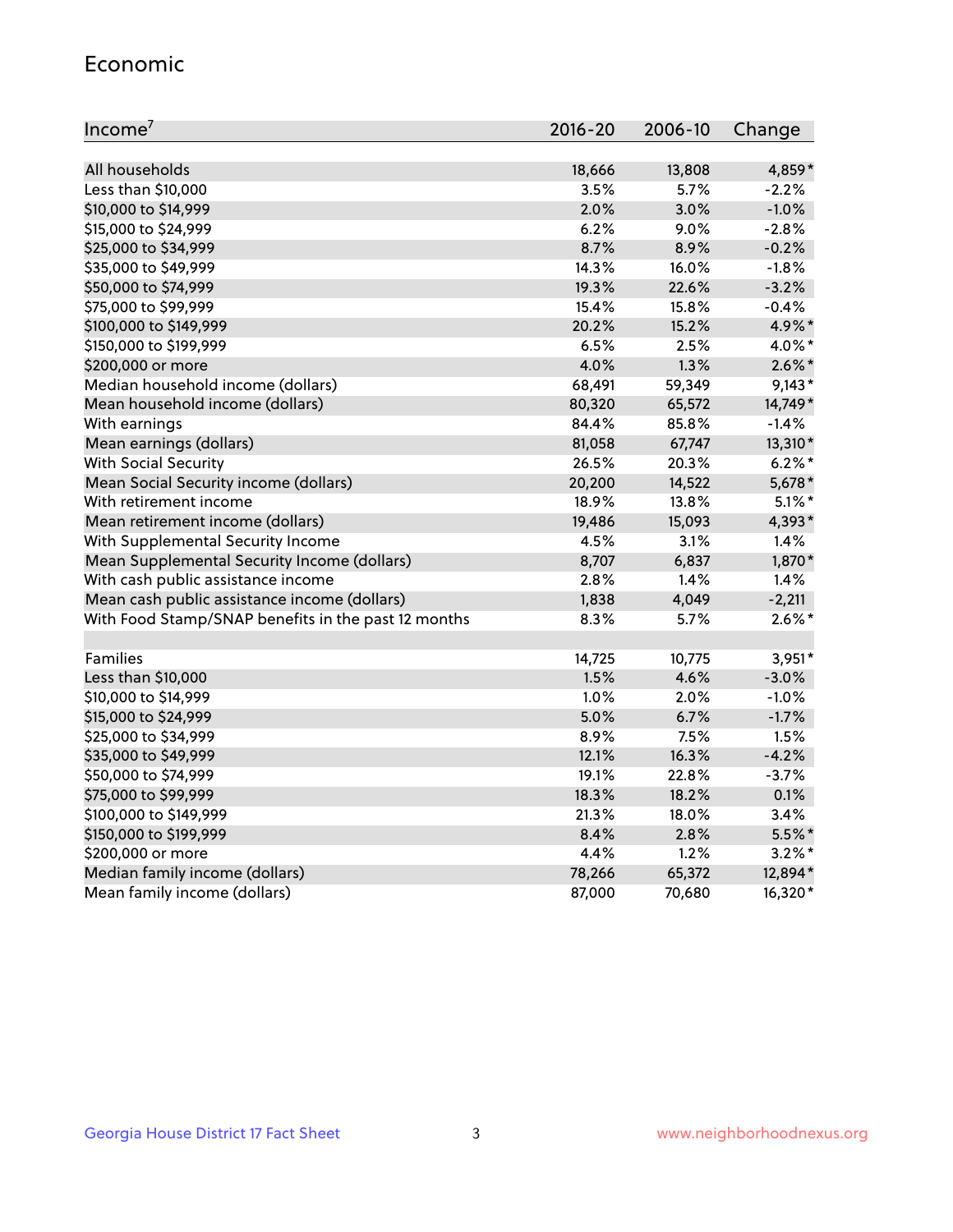## Economic, continued...

| Income, continued <sup>8</sup>                                        | 2016-20 | 2006-10      | Change          |
|-----------------------------------------------------------------------|---------|--------------|-----------------|
|                                                                       |         |              |                 |
| Nonfamily households                                                  | 3,941   | 3,033        | 908*            |
| Median nonfamily income (dollars)                                     | 36,659  | 34,800       | 1,858           |
| Mean nonfamily income (dollars)                                       | 46,411  | 42,754       | 3,657           |
| Median earnings for workers (dollars)                                 | 37,526  | 35,190       | 2,336*          |
| Median earnings for male full-time, year-round workers                | 54,503  | 50,336       | $4,167*$        |
| (dollars)                                                             |         |              |                 |
| Median earnings for female full-time, year-round workers<br>(dollars) | 41,229  | 39,369       | 1,861           |
| Per capita income (dollars)                                           | 27,724  | 23,034       | 4,691*          |
|                                                                       |         |              |                 |
| Families and People Below Poverty Level <sup>9</sup>                  | 2016-20 | 2006-10      | Change          |
| <b>All families</b>                                                   | 5.5%    | 7.5%         | $-2.1%$         |
|                                                                       | 8.3%    | 8.5%         | $-0.1%$         |
| With related children under 18 years                                  | 8.4%    | 7.7%         | 0.7%            |
| With related children under 5 years only                              | 3.5%    |              | $-0.9%$         |
| Married couple families                                               | 5.4%    | 4.5%<br>3.1% | 2.3%            |
| With related children under 18 years                                  |         |              |                 |
| With related children under 5 years only                              | 2.8%    | 1.5%         | 1.2%<br>$-3.0%$ |
| Families with female householder, no husband present                  | 15.9%   | 18.9%        |                 |
| With related children under 18 years                                  | 22.0%   | 23.0%        | $-0.9%$         |
| With related children under 5 years only                              | 24.3%   | 40.9%        | $-16.6%$        |
| All people                                                            | 8.4%    | 9.2%         | $-0.8%$         |
| Under 18 years                                                        | 11.4%   | 9.2%         | 2.2%            |
| Related children under 18 years                                       | 11.4%   | 9.1%         | 2.4%            |
| Related children under 5 years                                        | 7.2%    | 9.3%         | $-2.1%$         |
| Related children 5 to 17 years                                        | 13.2%   | 9.0%         | 4.2%            |
| 18 years and over                                                     | 7.2%    | 9.2%         | $-2.0%$         |
| 18 to 64 years                                                        | 7.2%    | 8.6%         | $-1.4%$         |
| 65 years and over                                                     | 7.2%    | 14.3%        | $-7.1%$         |
| People in families                                                    | 7.0%    | 7.3%         | $-0.2%$         |
| Unrelated individuals 15 years and over                               | 19.2%   | 23.4%        | $-4.2%$         |
|                                                                       |         |              |                 |
| Non-Hispanic white people                                             | 7.3%    | 8.7%         | $-1.3%$         |
| Black or African-American people                                      | 10.6%   | 7.4%         | 3.1%            |
| Asian people                                                          | 23.9%   | 39.5%        | $-15.6%$        |
| Hispanic or Latino people                                             | 19.4%   | 13.3%        | 6.1%            |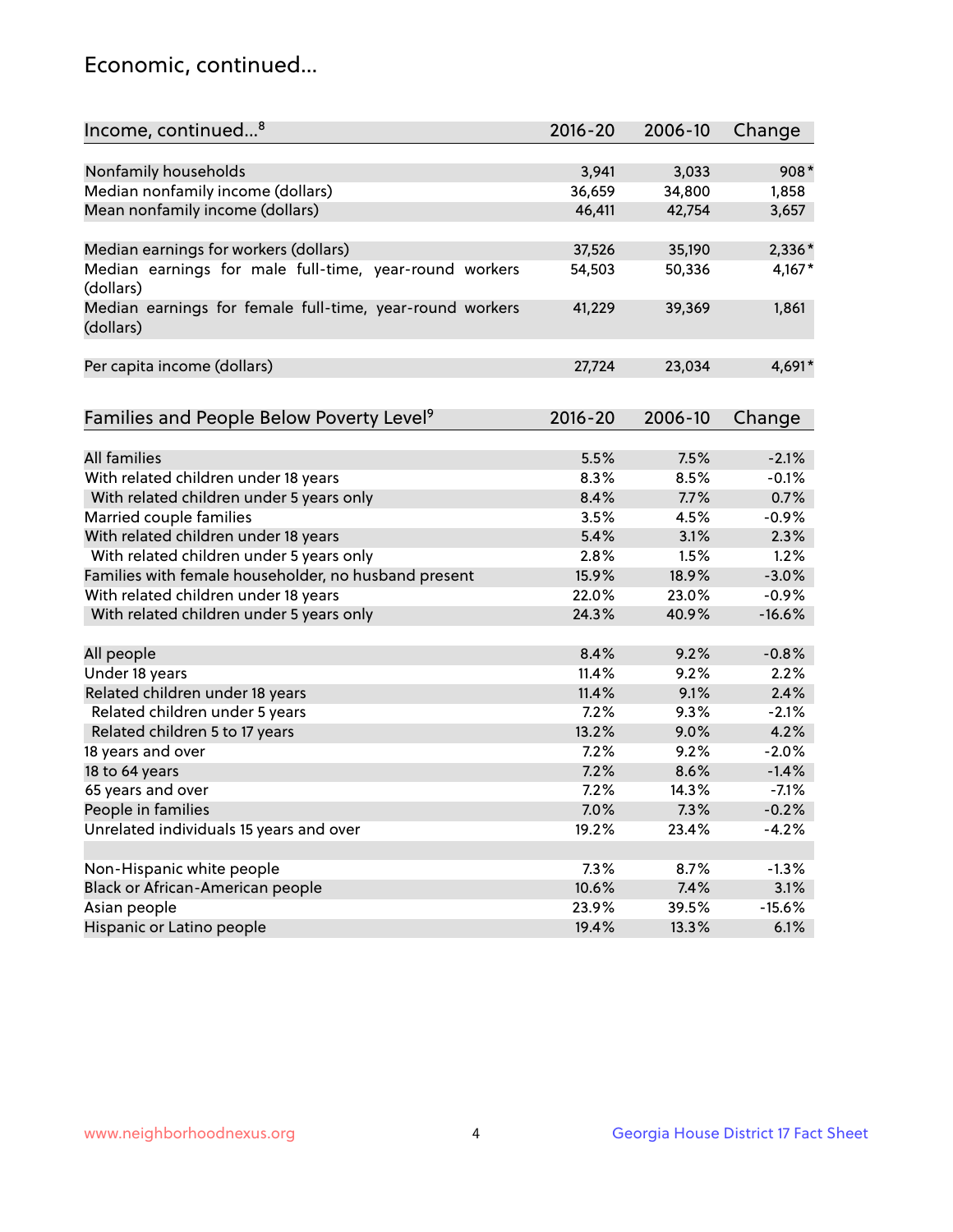## Employment

| Employment Status <sup>10</sup>                                                                                               | $2016 - 20$    | 2006-10        | Change          |
|-------------------------------------------------------------------------------------------------------------------------------|----------------|----------------|-----------------|
|                                                                                                                               |                |                |                 |
| Population 16 years and over                                                                                                  | 42,543         | 29,207         | 13,336*         |
| In labor force                                                                                                                | 64.1%          | 69.5%          | $-5.4\%$ *      |
| Civilian labor force                                                                                                          | 64.0%          | 69.4%          | $-5.4\%$ *      |
| Employed                                                                                                                      | 61.1%          | 63.0%          | $-1.8%$         |
| Unemployed                                                                                                                    | 2.8%           | 6.4%           | $-3.6%$         |
| <b>Armed Forces</b>                                                                                                           | 0.1%           | 0.1%           | $-0.0%$         |
| Not in labor force                                                                                                            | 35.9%          | 30.5%          | $5.4\%$ *       |
| Civilian labor force                                                                                                          | 27,220         | 20,261         | $6,959*$        |
|                                                                                                                               | 4.4%           | 9.2%           | $-4.8%$         |
| <b>Unemployment Rate</b>                                                                                                      |                |                |                 |
| Females 16 years and over                                                                                                     | 22,186         | 15,245         | $6,940*$        |
| In labor force                                                                                                                | 56.9%          | 62.7%          | $-5.7%$         |
| Civilian labor force                                                                                                          | 56.9%          | 62.7%          | $-5.7%$         |
| Employed                                                                                                                      | 54.6%          | 56.9%          | $-2.3%$         |
|                                                                                                                               |                |                |                 |
| Own children of the householder under 6 years                                                                                 | 4,963<br>61.4% | 3,859<br>62.5% | $1,104*$        |
| All parents in family in labor force                                                                                          |                |                | $-1.1%$         |
| Own children of the householder 6 to 17 years                                                                                 | 9,639          | 7,738          | 1,901*          |
| All parents in family in labor force                                                                                          | 65.1%          | 73.0%          | $-7.9%$         |
|                                                                                                                               |                |                |                 |
| Industry <sup>11</sup>                                                                                                        | $2016 - 20$    | 2006-10        | Change          |
|                                                                                                                               |                |                |                 |
| Civilian employed population 16 years and over                                                                                | 26,012         | 18,392         | 7,619*          |
| Agriculture, forestry, fishing and hunting, and mining                                                                        | 0.7%           | 0.2%           | 0.5%            |
| Construction                                                                                                                  | 13.7%          | 8.2%           | 5.5%*           |
| Manufacturing<br>Wholesale trade                                                                                              | 9.7%<br>2.6%   | 10.6%          | $-0.9%$         |
|                                                                                                                               |                | 4.9%           | $-2.4%$         |
| Retail trade                                                                                                                  | 12.4%<br>6.4%  | 14.7%<br>5.6%  | $-2.3%$<br>0.8% |
| Transportation and warehousing, and utilities<br>Information                                                                  |                |                |                 |
|                                                                                                                               | 1.9%<br>7.8%   | 3.6%<br>7.5%   | $-1.7%$<br>0.4% |
| Finance and insurance, and real estate and rental and leasing<br>Professional, scientific, and management, and administrative |                |                |                 |
| and waste management services                                                                                                 | 10.2%          | 10.9%          | $-0.7%$         |
| Educational services, and health care and social assistance                                                                   | 18.1%          | 19.4%          | $-1.4%$         |
| Arts, entertainment, and recreation, and accommodation and                                                                    | 7.8%           | 6.0%           | 1.8%            |
| food services                                                                                                                 |                |                |                 |
| Other services, except public administration                                                                                  | 4.8%           | 4.2%           | 0.6%            |
| Public administration                                                                                                         | 3.9%           | 4.2%           | $-0.3%$         |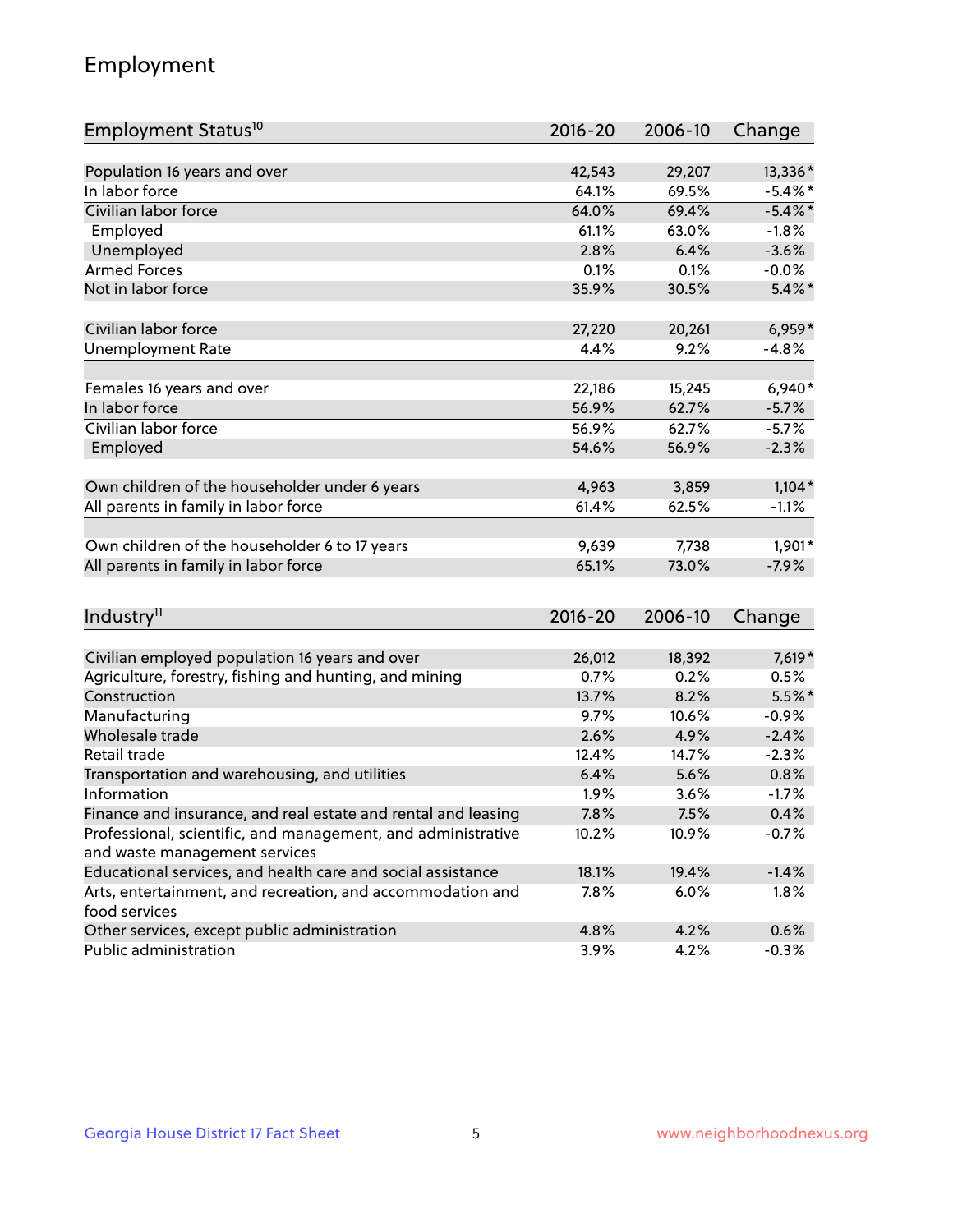## Employment, continued...

| Occupation <sup>12</sup>                                     | $2016 - 20$ | 2006-10 | Change  |
|--------------------------------------------------------------|-------------|---------|---------|
| Civilian employed population 16 years and over               | 26,012      | 18,392  | 7,619*  |
| Management, business, science, and arts occupations          | 33.8%       | 32.6%   | 1.2%    |
| Service occupations                                          | 14.6%       | 14.3%   | 0.2%    |
| Sales and office occupations                                 | 25.6%       | 27.7%   | $-2.1%$ |
| and<br>Natural<br>resources,<br>construction,<br>maintenance | 13.0%       | 10.9%   | 2.1%    |
| occupations                                                  |             |         |         |
| Production, transportation, and material moving occupations  | 13.0%       | 14.5%   | $-1.5%$ |
| Class of Worker <sup>13</sup>                                | $2016 - 20$ | 2006-10 | Change  |
|                                                              |             |         |         |
| Civilian employed population 16 years and over               | 26,012      | 18,392  | 7,619*  |
| Private wage and salary workers                              | 82.5%       | 79.9%   | 2.6%    |
| Government workers                                           | 12.3%       | 15.3%   | $-2.9%$ |
| Self-employed in own not incorporated business workers       | 5.1%        | 4.5%    | 0.6%    |
| <b>Unpaid family workers</b>                                 | 0.1%        | 0.3%    | $-0.2%$ |
| Job Flows <sup>14</sup>                                      | 2019        | 2010    | Change  |
|                                                              |             |         |         |
| Total Jobs in district                                       | 8,234       | 7,759   | 475     |
| Held by residents of district                                | 17.6%       | 17.6%   | 0.0%    |
| Held by non-residents of district                            | 82.4%       | 82.4%   | $-0.0%$ |
| Jobs by Industry Sector <sup>15</sup>                        | 2019        | 2010    | Change  |
| Total Jobs in district                                       | 8,234       | 7,759   | 475     |
|                                                              |             |         |         |
| Goods Producing sectors                                      | 11.0%       | 7.4%    | 3.6%    |
| Trade, Transportation, and Utilities sectors                 | 24.1%       | 22.6%   | 1.5%    |
| All Other Services sectors                                   | 64.8%       | 70.0%   | $-5.1%$ |
| Total Jobs in district held by district residents            | 1,451       | 1,364   | 87      |
| <b>Goods Producing sectors</b>                               | 11.5%       | 7.3%    | 4.2%    |
| Trade, Transportation, and Utilities sectors                 | 16.9%       | 15.0%   | 1.9%    |
| All Other Services sectors                                   | 71.6%       | 77.7%   | $-6.1%$ |
|                                                              |             |         |         |
| Jobs by Earnings <sup>16</sup>                               | 2019        | 2010    | Change  |
| Total Jobs in district                                       | 8,234       | 7,759   | 475     |
|                                                              | 23.6%       | 26.6%   | $-3.0%$ |
| Jobs with earnings \$1250/month or less                      |             |         |         |
| Jobs with earnings \$1251/month to \$3333/month              | 36.3%       | 42.2%   | $-5.9%$ |
| Jobs with earnings greater than \$3333/month                 | 40.1%       | 31.2%   | 8.9%    |
| Total Jobs in district held by district residents            | 1,451       | 1,364   | 87      |
| Jobs with earnings \$1250/month or less                      | 25.8%       | 29.5%   | $-3.7%$ |
| Jobs with earnings \$1251/month to \$3333/month              | 37.1%       | 42.2%   | $-5.1%$ |
| Jobs with earnings greater than \$3333/month                 | 37.1%       | 28.3%   | 8.8%    |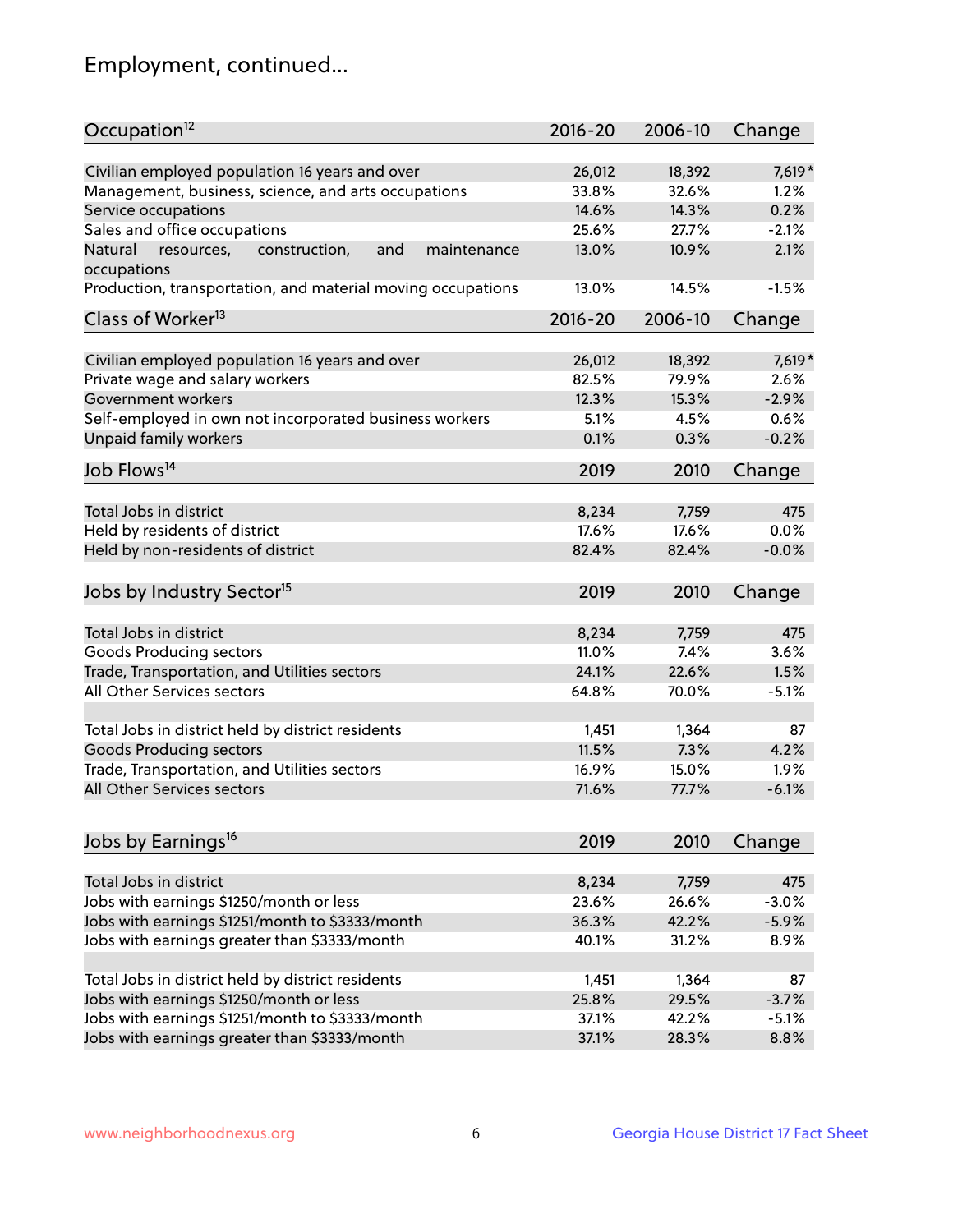## Employment, continued...

| 2019  | 2010  | Change  |
|-------|-------|---------|
|       |       |         |
| 8,234 | 7,759 | 475     |
| 23.1% | 21.5% | 1.6%    |
| 56.7% | 63.4% | $-6.7%$ |
| 20.2% | 15.1% | 5.1%    |
|       |       |         |
| 1,451 | 1.364 | 87      |
| 24.0% | 19.6% | 4.4%    |
| 56.4% | 65.5% | $-9.0%$ |
| 19.6% | 15.0% | 4.6%    |
|       |       |         |

#### Education

| School Enrollment <sup>18</sup>                | $2016 - 20$ | 2006-10 | Change     |
|------------------------------------------------|-------------|---------|------------|
|                                                |             |         |            |
| Population 3 years and over enrolled in school | 14,299      | 11,510  | 2,789*     |
| Nursery school, preschool                      | 8.6%        | 7.2%    | $1.4\%$    |
| Kindergarten                                   | 2.9%        | 6.2%    | $-3.3\%$ * |
| Elementary school (grades 1-8)                 | 46.6%       | 49.1%   | $-2.5%$    |
| High school (grades 9-12)                      | 22.2%       | 21.0%   | $1.1\%$    |
| College or graduate school                     | 19.8%       | 16.5%   | 3.3%       |
| Educational Attainment <sup>19</sup>           | $2016 - 20$ | 2006-10 | Change     |
|                                                |             |         |            |
| Population 25 years and over                   | 35,843      | 24,691  | $11,152*$  |
| Less than 9th grade                            | 3.1%        | 5.5%    | $-2.5%$    |
| 9th to 12th grade, no diploma                  | 7.0%        | 10.2%   | $-3.2\%$ * |
| High school graduate (includes equivalency)    | 30.0%       | 34.4%   | $-4.5%$ *  |
| Some college, no degree                        | 29.3%       | 21.1%   | $8.2\%$ *  |
| Associate's degree                             | 10.4%       | 6.1%    | $4.3\%$ *  |
| Bachelor's degree                              | 13.6%       | 16.5%   | $-2.8\%$ * |
| Graduate or professional degree                | 6.6%        | 6.2%    | 0.5%       |
|                                                |             |         |            |
| Percent high school graduate or higher         | 89.9%       | 84.2%   | $5.7\%$ *  |
| Percent bachelor's degree or higher            | 20.3%       | 22.6%   | $-2.4%$    |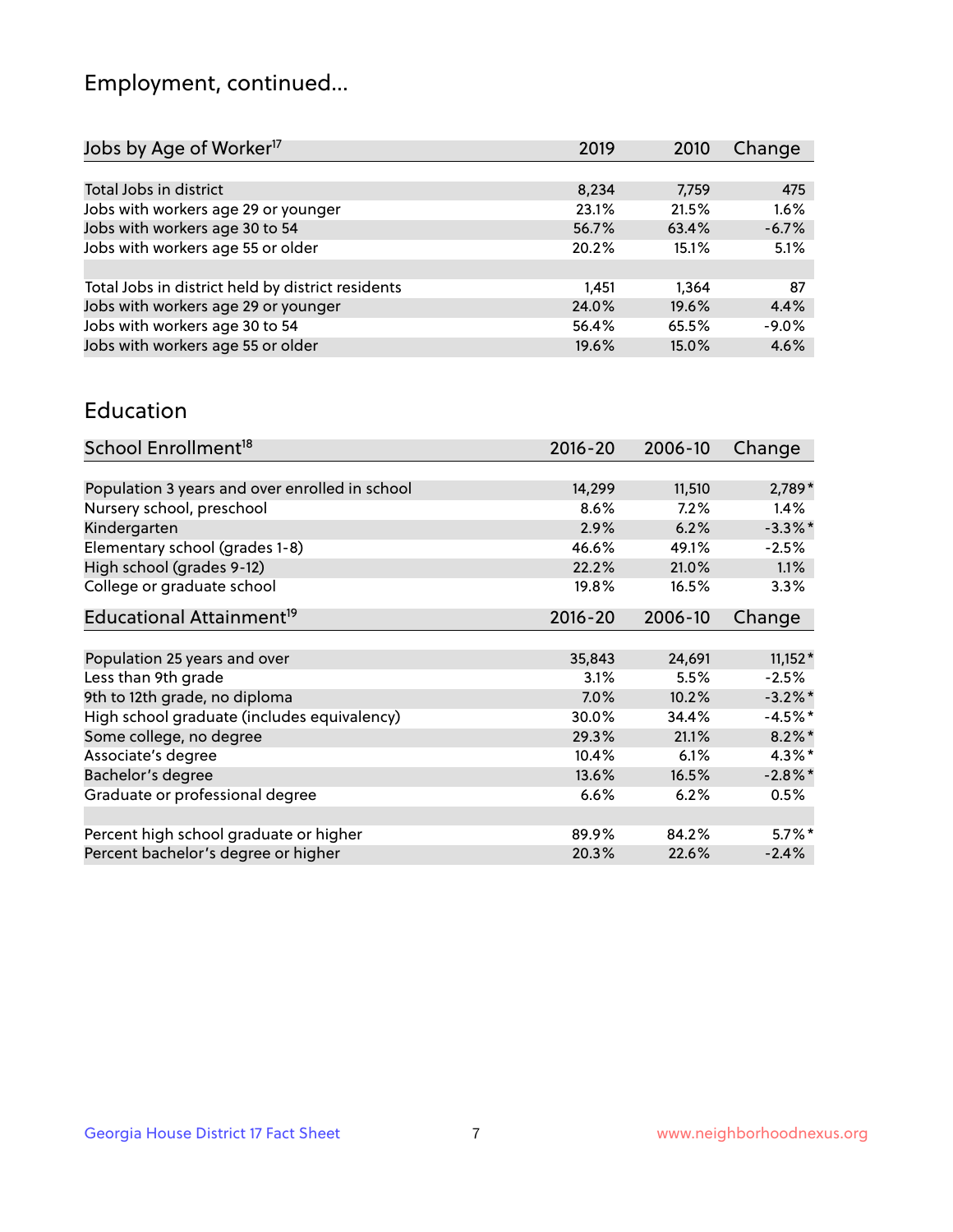## Housing

| Households by Type <sup>20</sup>                     | 2016-20     | 2006-10 | Change     |
|------------------------------------------------------|-------------|---------|------------|
|                                                      |             |         |            |
| <b>Total households</b>                              | 18,666      | 13,808  | 4,859*     |
| Family households (families)                         | 78.9%       | 78.0%   | 0.9%       |
| With own children under 18 years                     | 43.0%       | 43.1%   | $-0.1%$    |
| Married-couple family                                | 60.8%       | 58.5%   | 2.3%       |
| With own children of the householder under 18 years  | 32.9%       | 31.9%   | 1.0%       |
| Male householder, no wife present, family            | 5.2%        | 5.4%    | $-0.2%$    |
| With own children of the householder under 18 years  | 2.1%        | 2.1%    | $-0.1%$    |
| Female householder, no husband present, family       | 12.9%       | 14.1%   | $-1.2%$    |
| With own children of the householder under 18 years  | 8.1%        | 9.0%    | $-1.0%$    |
| Nonfamily households                                 | 21.1%       | 22.0%   | $-0.9%$    |
| Householder living alone                             | 18.1%       | 17.0%   | 1.1%       |
| 65 years and over                                    | 7.2%        | 4.5%    | $2.7\%$ *  |
|                                                      |             |         |            |
| Households with one or more people under 18 years    | 47.2%       | 46.5%   | 0.8%       |
| Households with one or more people 65 years and over | 23.2%       | 15.8%   | $7.4\%$ *  |
|                                                      |             |         |            |
| Average household size                               | 2.94        | 2.86    | 0.08       |
| Average family size                                  | 3.31        | 3.24    | 0.07       |
|                                                      |             |         |            |
| Housing Occupancy <sup>21</sup>                      | $2016 - 20$ | 2006-10 | Change     |
|                                                      |             |         |            |
| Total housing units                                  | 19,861      | 15,415  | 4,445*     |
| Occupied housing units                               | 94.0%       | 89.6%   | $4.4\%$ *  |
| Vacant housing units                                 | 6.0%        | 10.4%   | $-4.4\%$ * |
|                                                      |             |         |            |
| Homeowner vacancy rate                               | 2.9         | 3.6     | $-0.7$     |
| Rental vacancy rate                                  | 4.0         | 7.3     | $-3.3$     |
|                                                      |             |         |            |
| Units in Structure <sup>22</sup>                     | 2016-20     | 2006-10 | Change     |
|                                                      |             |         |            |
| Total housing units                                  | 19,861      | 15,415  | 4,445*     |
| 1-unit, detached                                     | 90.6%       | 83.5%   | $7.1\%$ *  |
| 1-unit, attached                                     | 0.8%        | 0.9%    | $-0.1%$    |
| 2 units                                              | 1.3%        | 0.9%    | 0.3%       |
| 3 or 4 units                                         | 0.2%        | 0.9%    | $-0.7%$    |
| 5 to 9 units                                         | 1.3%        | 2.7%    | $-1.4%$    |
| 10 to 19 units                                       | 1.1%        | 2.0%    | $-0.9%$    |
| 20 or more units                                     | 1.1%        | 4.1%    | $-3.0%$    |
| Mobile home                                          | 3.6%        | 5.0%    | $-1.4%$    |
| Boat, RV, van, etc.                                  | 0.0%        | $0.0\%$ | $0.0\%$    |
|                                                      |             |         |            |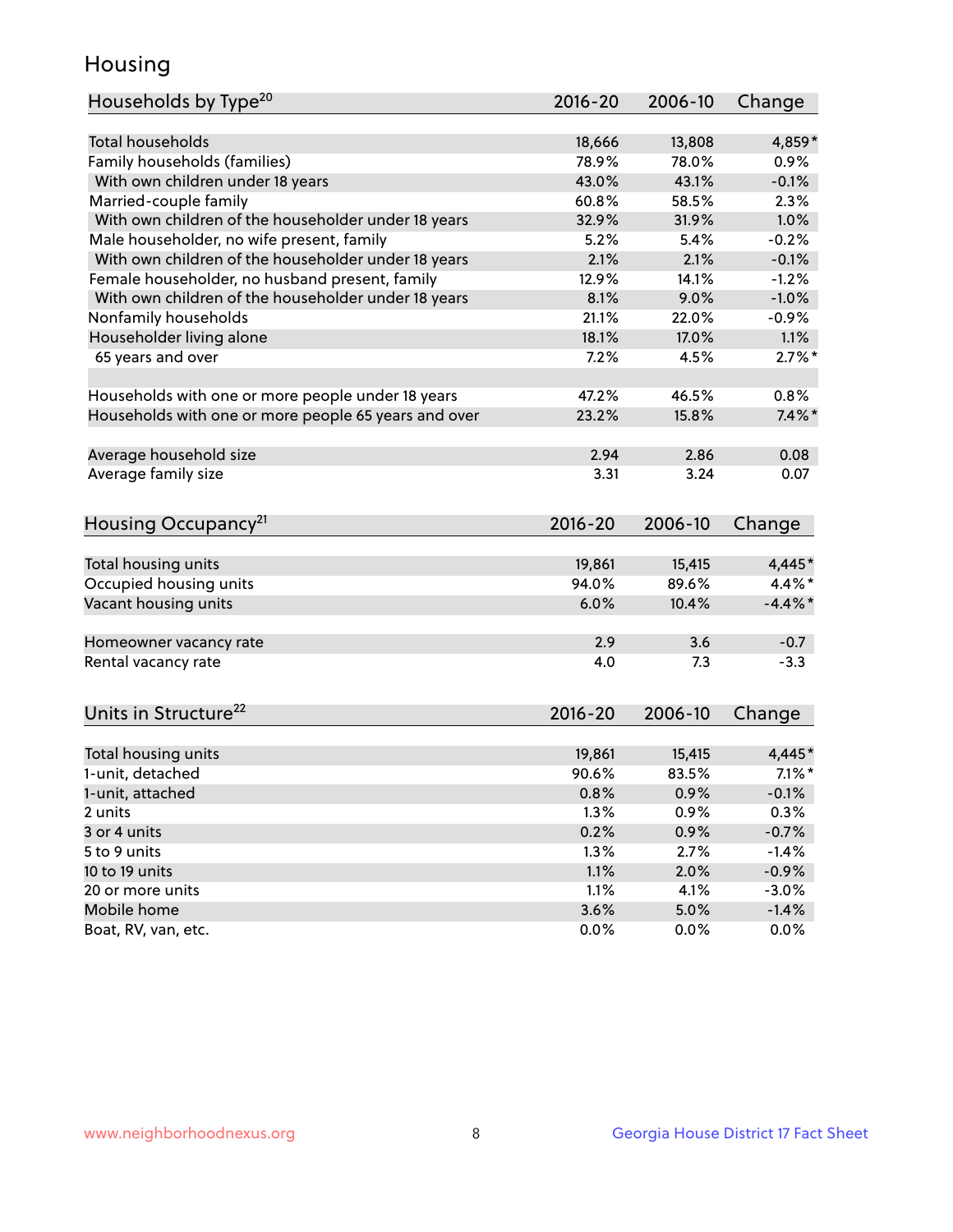## Housing, Continued...

| Year Structure Built <sup>23</sup>             | 2016-20     | 2006-10 | Change     |
|------------------------------------------------|-------------|---------|------------|
| Total housing units                            | 19,861      | 15,415  | $4,445*$   |
| Built 2014 or later                            | 11.7%       | (X)     | (X)        |
| Built 2010 to 2013                             | 1.8%        | (X)     | (X)        |
| Built 2000 to 2009                             | 41.4%       | 40.6%   | 0.8%       |
| Built 1990 to 1999                             | 24.6%       | 27.2%   | $-2.5%$    |
| Built 1980 to 1989                             | 8.4%        | 12.5%   | $-4.1%$ *  |
| Built 1970 to 1979                             | 5.1%        | 7.4%    | $-2.3%$    |
| Built 1960 to 1969                             | 1.2%        | 4.8%    | $-3.6%$ *  |
| Built 1950 to 1959                             | 1.8%        | 3.9%    | $-2.1%$    |
| Built 1940 to 1949                             | 1.5%        | 1.2%    | 0.3%       |
| Built 1939 or earlier                          | 2.4%        | 2.5%    | $-0.0%$    |
| Housing Tenure <sup>24</sup>                   | $2016 - 20$ | 2006-10 | Change     |
| Occupied housing units                         | 18,666      | 13,808  | 4,859*     |
| Owner-occupied                                 | 74.8%       | 79.0%   | $-4.3\%$ * |
| Renter-occupied                                | 25.2%       | 21.0%   | $4.3\%$ *  |
| Average household size of owner-occupied unit  | 2.89        | 2.88    | 0.01       |
| Average household size of renter-occupied unit | 3.09        | 2.76    | $0.33*$    |
| Residence 1 Year Ago <sup>25</sup>             | 2016-20     | 2006-10 | Change     |
| Population 1 year and over                     | 54,660      | 39,412  | 15,248*    |
| Same house                                     | 89.3%       | 84.3%   | $5.0\%$ *  |
| Different house in the U.S.                    | 10.6%       | 15.4%   | $-4.9\%$ * |
| Same county                                    | 4.0%        | 7.1%    | $-3.1\%$ * |
| Different county                               | 6.6%        | 8.4%    | $-1.8%$    |
| Same state                                     | 5.7%        | 6.3%    | $-0.5%$    |
| Different state                                | 0.8%        | 2.1%    | $-1.3%$    |
| Abroad                                         | 0.2%        | 0.3%    | $-0.1%$    |
| Value of Housing Unit <sup>26</sup>            | $2016 - 20$ | 2006-10 | Change     |
| Owner-occupied units                           | 13,955      | 10,914  | $3,041*$   |
| Less than \$50,000                             | 2.2%        | 3.8%    | $-1.6%$    |
| \$50,000 to \$99,999                           | 9.2%        | 11.3%   | $-2.1%$    |
| \$100,000 to \$149,999                         | 18.9%       | 35.5%   | $-16.6%$ * |
| \$150,000 to \$199,999                         | 22.7%       | 21.9%   | 0.8%       |
| \$200,000 to \$299,999                         | 28.6%       | 17.4%   | $11.2\%$ * |
| \$300,000 to \$499,999                         | 15.8%       | 7.5%    | $8.3\% *$  |
| \$500,000 to \$999,999                         | 2.2%        | 1.6%    | 0.5%       |
| \$1,000,000 or more                            | 0.4%        | 0.9%    | $-0.5%$    |
| Median (dollars)                               | 193,626     | 149,050 | 44,577*    |
| Mortgage Status <sup>27</sup>                  | $2016 - 20$ | 2006-10 | Change     |
| Owner-occupied units                           | 13,955      | 10,914  | $3,041*$   |
| Housing units with a mortgage                  | 77.6%       | 82.8%   | $-5.2\%$ * |
| Housing units without a mortgage               | 22.4%       | 17.2%   | $5.2\%$ *  |
|                                                |             |         |            |

Georgia House District 17 Fact Sheet 9 9 9 www.neighborhoodnexus.org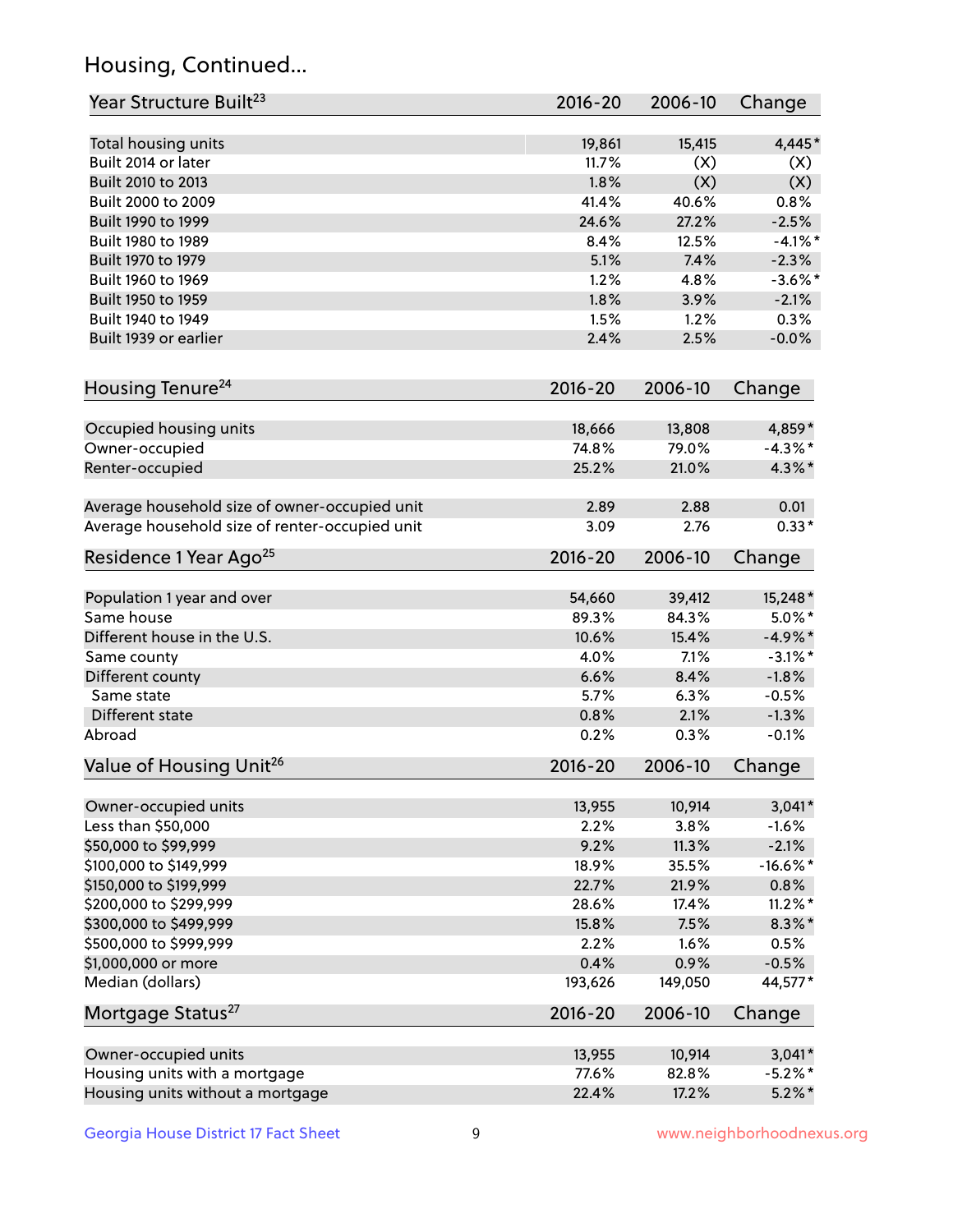## Housing, Continued...

| Selected Monthly Owner Costs <sup>28</sup>                                            | 2016-20 | 2006-10 | Change      |
|---------------------------------------------------------------------------------------|---------|---------|-------------|
| Housing units with a mortgage                                                         | 10,824  | 9,034   | 1,790*      |
| Less than \$300                                                                       | 0.1%    | 0.1%    | 0.1%        |
| \$300 to \$499                                                                        | 1.3%    | 1.1%    | 0.2%        |
| \$500 to \$999                                                                        | 19.2%   | 17.4%   | 1.8%        |
| \$1,000 to \$1,499                                                                    | 35.0%   | 47.1%   | $-12.2\%$ * |
| \$1,500 to \$1,999                                                                    | 24.6%   | 20.8%   | 3.8%        |
| \$2,000 to \$2,999                                                                    | 18.2%   | 9.8%    | $8.4\%$ *   |
| \$3,000 or more                                                                       | 1.7%    | 3.7%    | $-2.0\%$    |
| Median (dollars)                                                                      | 1,422   | 1,298   | $124*$      |
| Housing units without a mortgage                                                      | 3,130   | 1,879   | $1,251*$    |
| Less than \$150                                                                       | 0.3%    | 3.1%    | $-2.8%$     |
| \$150 to \$249                                                                        | 9.1%    | 20.0%   | $-11.0%$    |
| \$250 to \$349                                                                        | 23.9%   | 25.5%   | $-1.6%$     |
| \$350 to \$499                                                                        | 35.7%   | 30.2%   | 5.5%        |
| \$500 to \$699                                                                        | 20.5%   | 14.0%   | 6.6%        |
| \$700 or more                                                                         | 10.5%   | 7.2%    | 3.3%        |
| Median (dollars)                                                                      | 398     | 356     | 42*         |
| Household Income <sup>29</sup>                                                        |         |         |             |
| Housing units with a mortgage (excluding units where<br>SMOCAPI cannot be computed)   | 10,784  | 8,978   | 1,806*      |
| Less than 20.0 percent                                                                | 46.3%   | 31.9%   | 14.4%*      |
| 20.0 to 24.9 percent                                                                  | 19.4%   | 20.5%   | $-1.1%$     |
| 25.0 to 29.9 percent                                                                  | 9.0%    | 15.1%   | $-6.2\%$ *  |
| 30.0 to 34.9 percent                                                                  | 4.2%    | 11.5%   | $-7.3\%$ *  |
| 35.0 percent or more                                                                  | 21.1%   | 20.9%   | 0.2%        |
| Not computed                                                                          | 41      | 56      | $-16$       |
| Housing unit without a mortgage (excluding units where<br>SMOCAPI cannot be computed) | 3,104   | 1,872   | $1,233*$    |
| Less than 10.0 percent                                                                | 47.0%   | 45.5%   | 1.5%        |
| 10.0 to 14.9 percent                                                                  | 21.6%   | 19.7%   | 1.9%        |
| 15.0 to 19.9 percent                                                                  | 8.2%    | 11.1%   | $-3.0%$     |
| 20.0 to 24.9 percent                                                                  | 6.9%    | 6.0%    | 0.9%        |
| 25.0 to 29.9 percent                                                                  | 2.1%    | 3.6%    | $-1.5%$     |
| 30.0 to 34.9 percent                                                                  | 3.1%    | 2.0%    | 1.1%        |
| 35.0 percent or more                                                                  | 11.2%   | 12.2%   | $-1.0%$     |
| Not computed                                                                          | 26      | 8       | 18          |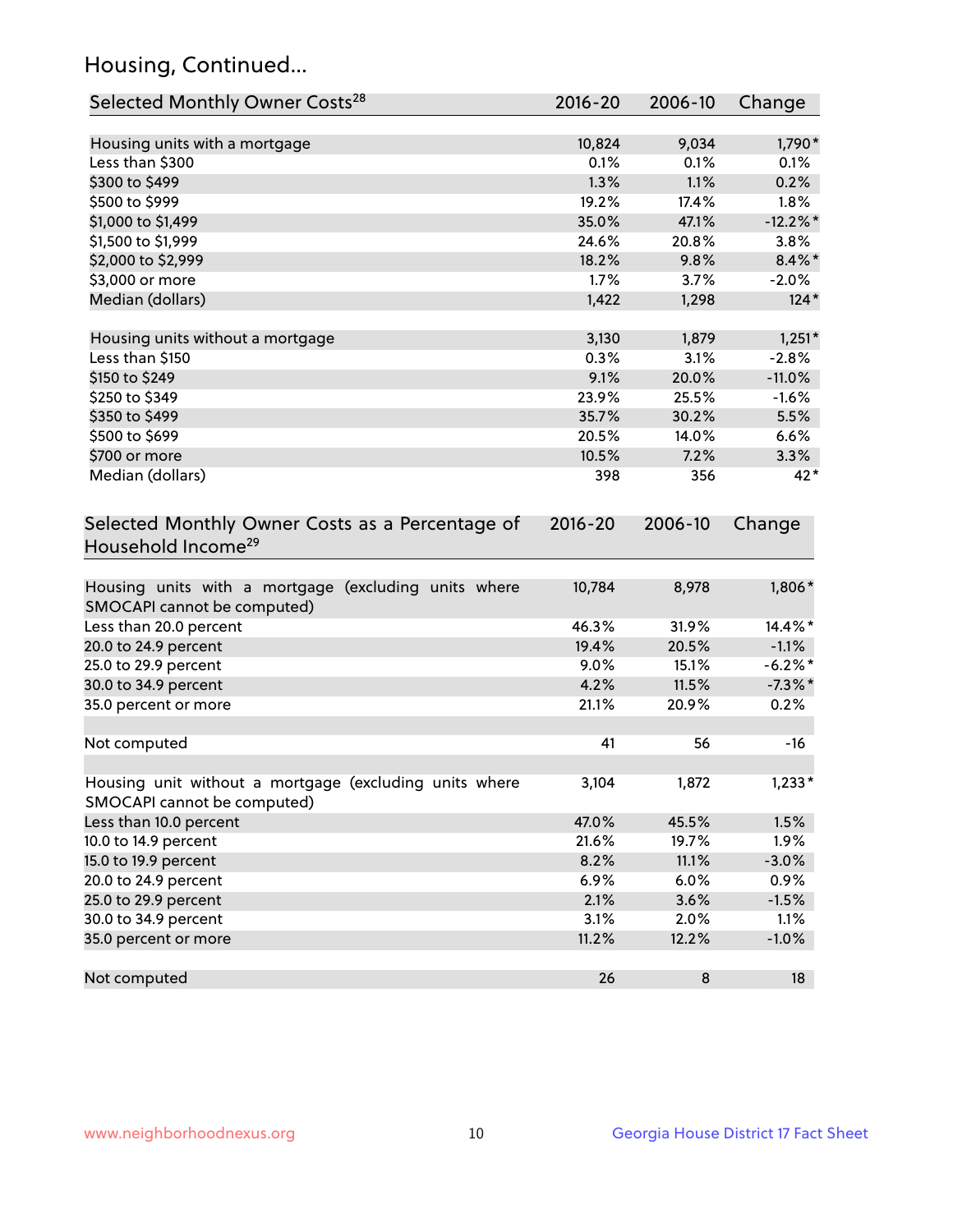### Housing, Continued...

| Gross Rent <sup>30</sup>   | 2016-20 | 2006-10 | Change     |
|----------------------------|---------|---------|------------|
|                            |         |         |            |
| Occupied units paying rent | 4,575   | 2,735   | 1,840*     |
| Less than \$200            | 1.2%    | 0.5%    | 0.7%       |
| \$200 to \$499             | 5.4%    | 10.4%   | $-5.0%$    |
| \$500 to \$749             | 5.9%    | 30.5%   | $-24.6%$   |
| \$750 to \$999             | 13.3%   | 39.5%   | $-26.2%$ * |
| \$1,000 to \$1,499         | 51.8%   | 17.5%   | $34.3\%$ * |
| \$1,500 to \$1,999         | 20.9%   | 0.8%    | 20.1%*     |
| \$2,000 or more            | 1.4%    | 0.8%    | 0.6%       |
| Median (dollars)           | 1,163   | 912     | $251*$     |
|                            |         |         |            |
| No rent paid               | 137     | 159     | $-22$      |
|                            |         |         |            |

| Gross Rent as a Percentage of Household Income <sup>31</sup>                   | $2016 - 20$ | 2006-10 | Change   |
|--------------------------------------------------------------------------------|-------------|---------|----------|
|                                                                                |             |         |          |
| Occupied units paying rent (excluding units where GRAPI<br>cannot be computed) | 4,535       | 2,699   | 1,835*   |
| Less than 15.0 percent                                                         | 10.2%       | 14.2%   | $-3.9%$  |
| 15.0 to 19.9 percent                                                           | 17.9%       | 10.8%   | 7.0%     |
| 20.0 to 24.9 percent                                                           | 12.2%       | 12.0%   | 0.2%     |
| 25.0 to 29.9 percent                                                           | 14.8%       | 11.4%   | 3.5%     |
| 30.0 to 34.9 percent                                                           | 12.0%       | 6.4%    | 5.5%     |
| 35.0 percent or more                                                           | 32.9%       | 45.2%   | $-12.3%$ |
|                                                                                |             |         |          |
| Not computed                                                                   | 177         | 195     | $-18$    |

## Transportation

| Commuting to Work <sup>32</sup>           | 2016-20 | 2006-10 | Change     |
|-------------------------------------------|---------|---------|------------|
|                                           |         |         |            |
| Workers 16 years and over                 | 25,692  | 18,120  | $7,572*$   |
| Car, truck, or van - drove alone          | 82.1%   | 81.7%   | 0.4%       |
| Car, truck, or van - carpooled            | 7.8%    | 11.6%   | $-3.8\%$ * |
| Public transportation (excluding taxicab) | 0.8%    | $1.0\%$ | $-0.2%$    |
| Walked                                    | 0.3%    | 0.7%    | $-0.3%$    |
| Other means                               | $0.6\%$ | 0.6%    | $-0.0%$    |
| Worked at home                            | 8.3%    | 4.4%    | $3.9\%$ *  |
|                                           |         |         |            |
| Mean travel time to work (minutes)        | 40.7    | 38.1    | $2.6*$     |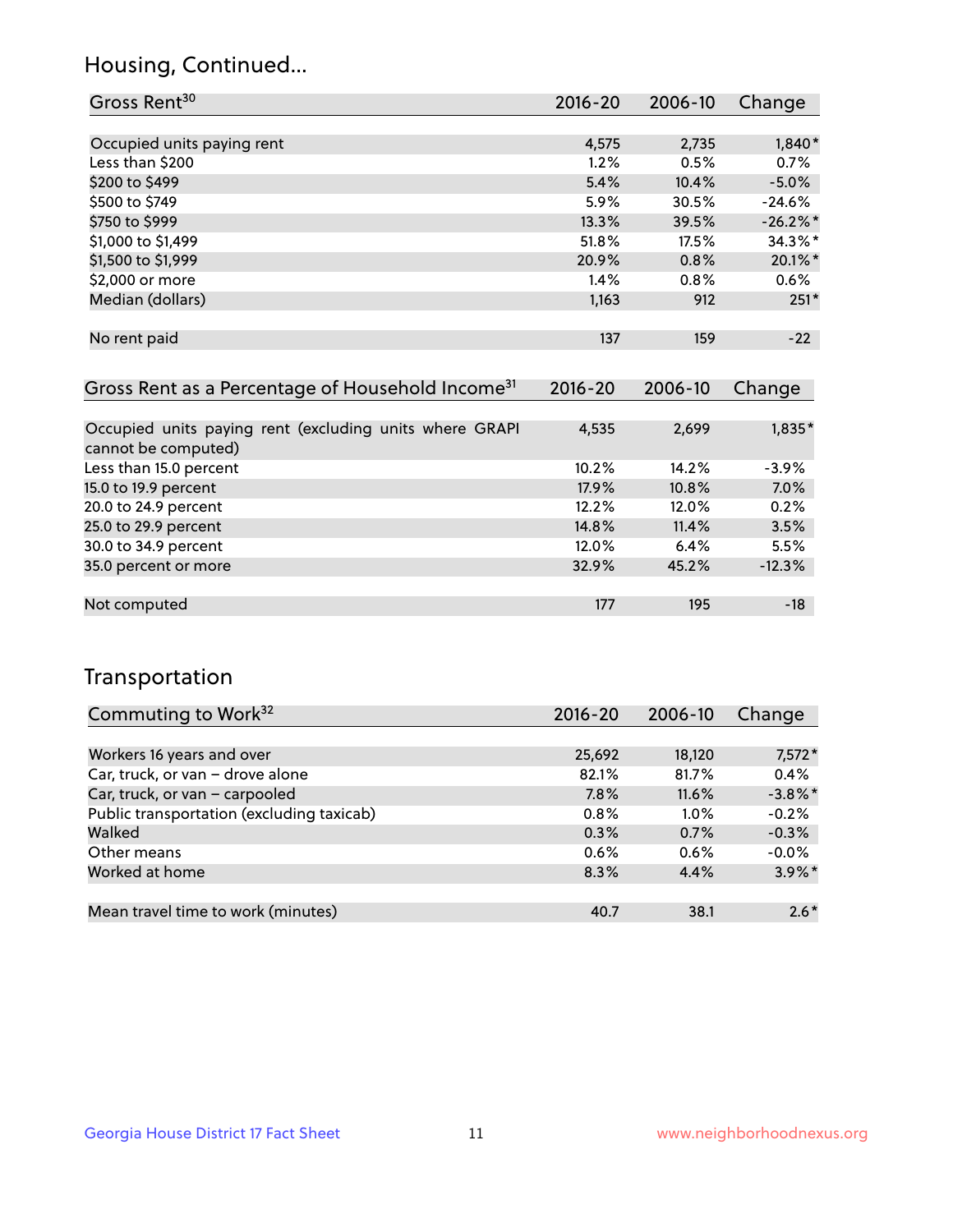## Transportation, Continued...

| Vehicles Available <sup>33</sup> | $2016 - 20$ | 2006-10 | Change   |
|----------------------------------|-------------|---------|----------|
|                                  |             |         |          |
| Occupied housing units           | 18,666      | 13,808  | $4,859*$ |
| No vehicles available            | 3.3%        | 2.5%    | 0.8%     |
| 1 vehicle available              | 24.0%       | 25.1%   | $-1.2%$  |
| 2 vehicles available             | 42.9%       | 46.0%   | $-3.0%$  |
| 3 or more vehicles available     | 29.7%       | 26.4%   | 3.3%     |

#### Health

| Health Insurance coverage <sup>34</sup>                 | 2016-20 |
|---------------------------------------------------------|---------|
|                                                         |         |
| Civilian Noninstitutionalized Population                | 54,843  |
| With health insurance coverage                          | 86.1%   |
| With private health insurance coverage                  | 66.9%   |
| With public health coverage                             | 28.5%   |
| No health insurance coverage                            | 13.9%   |
| Civilian Noninstitutionalized Population Under 19 years | 15,501  |
| No health insurance coverage                            | 10.1%   |
| Civilian Noninstitutionalized Population 19 to 64 years | 33,312  |
| In labor force:                                         | 25,503  |
| Employed:                                               | 24,521  |
| With health insurance coverage                          | 84.7%   |
| With private health insurance coverage                  | 81.5%   |
| With public coverage                                    | 6.6%    |
| No health insurance coverage                            | 15.3%   |
| Unemployed:                                             | 982     |
| With health insurance coverage                          | 53.4%   |
| With private health insurance coverage                  | 41.6%   |
| With public coverage                                    | 11.9%   |
| No health insurance coverage                            | 46.6%   |
| Not in labor force:                                     | 7,809   |
| With health insurance coverage                          | 77.5%   |
| With private health insurance coverage                  | 50.7%   |
| With public coverage                                    | 37.5%   |
| No health insurance coverage                            | 22.5%   |